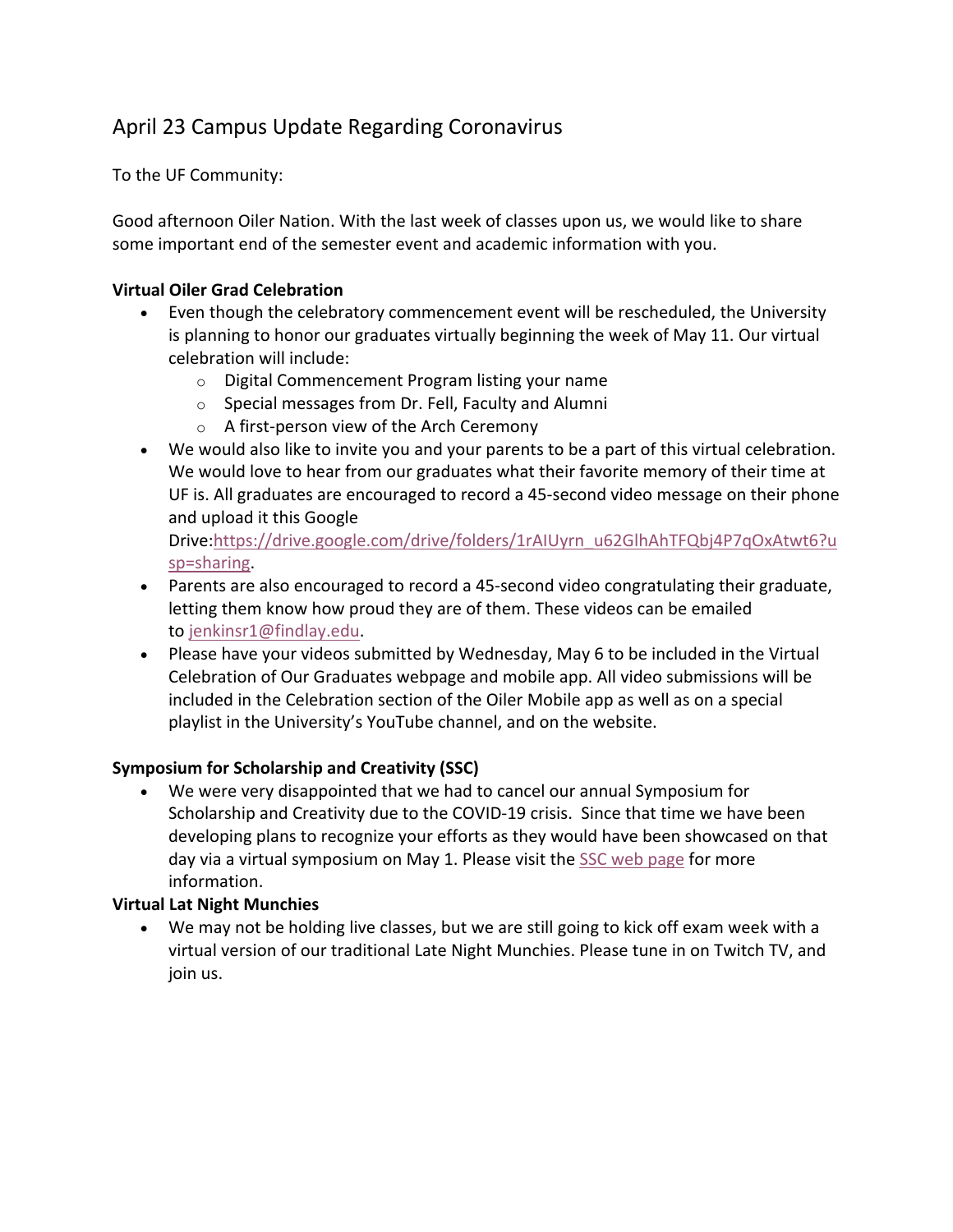## TUNE IN ON TWITCH TV: TWITCH.TV/FINDLAYLATENIGHTMUNCHIES

Student Activities Board Presents:

# VIRTUAL ATE NIGHT **MUNCHIES**

LIVE MUSIC ON TWITCH TV WITH **SAXOPHONIST MATT COREY! MON. APRIL 27, 2020** 9:30-11 PM

## **LOTS OF CHANCES TO WIN PRIZES!** TUNE IN WITH YOUR FAVORITE SNACK IN HAND!

#### **Last Day to Withdraw from a Course**

• The last day to withdraw from a course and receive a "W" on an official transcript is Friday, April 24 (which is the last day of classes). Students wishing to withdraw from a course must email their advisor. The advisor will forward the student's request to the Registrar's Office so it can be processed. The billing and financial aid award policies related to withdrawn courses remain the same.

#### **Requesting an Incomplete for a Course**

• For students requesting a grade of Incomplete in a class, there is an expedited form and process for the Spring 2020 semester. A grade of Incomplete (shown as an X on the transcript) allows students additional time to complete missing work in a class. Students who may be interested in an Incomplete need to communicate with the professor of the course. The student and the professor will work together to decide if an incomplete is the appropriate approach. The student will then complete the top part of the form and email it to the professor who will complete the next section. The professor will send the completed form to the Registrar Office via email registrar@findlay.edu and cc you and college dean. This form needs to be completed for each course in which you are requesting an Incomplete. This form is available here and is also attached to this update. This form is only valid for the Spring 2020 semester.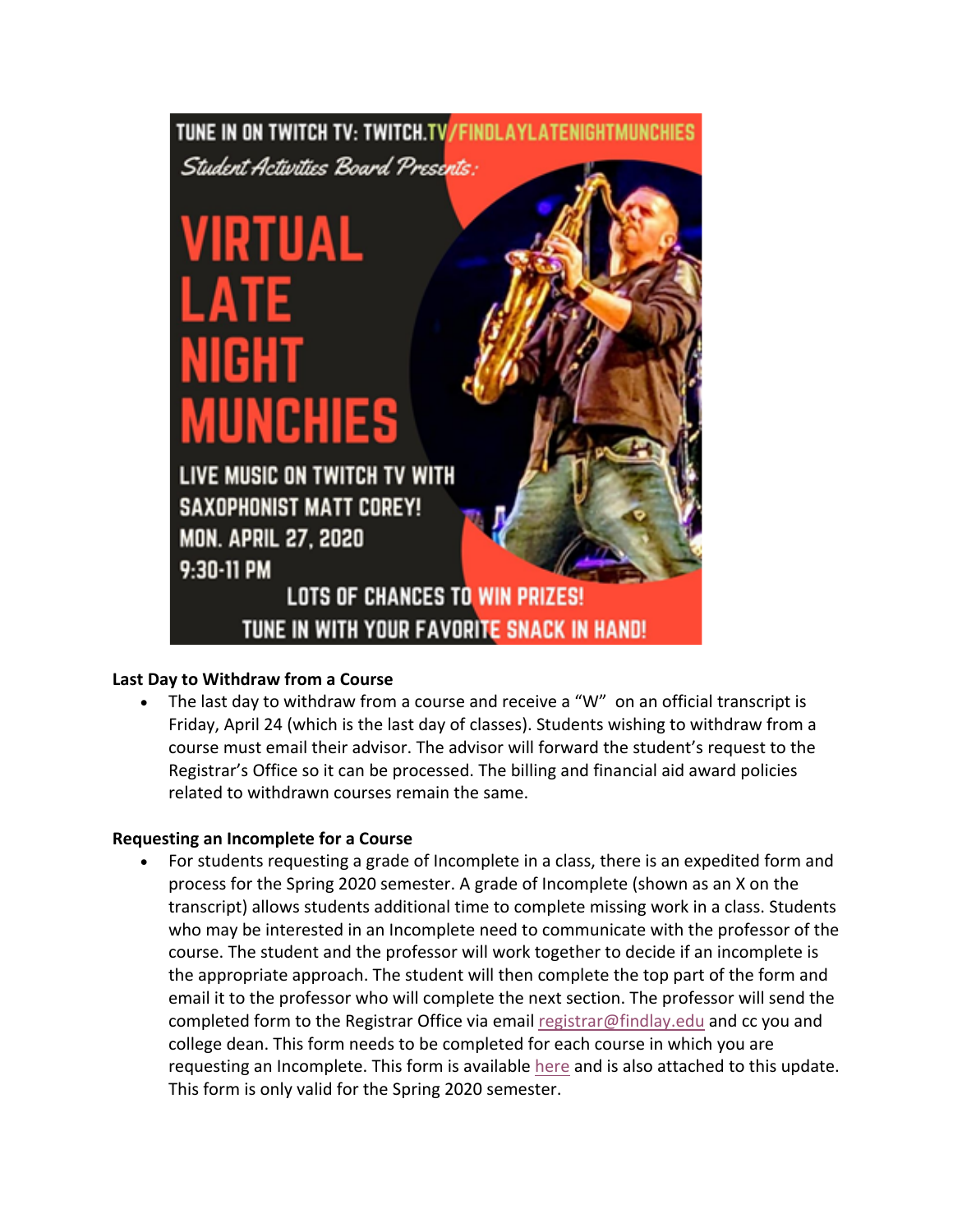#### **Pass/Fail Option for Spring Semester**

- Approval has been given for a Satisfactory/Unsatisfactory option for Spring 2020 to be offered to undergraduate students and P5 pharmacy students. Details are as follows:
	- $\circ$  The University recognizes that the rapid transition to remote learning has raised concerns about the impact on students and their learning. To support student success and provide flexibility during this crisis, for the Spring 2020 semester only, undergraduate students and P5 pharmacy students may petition their advisor to switch one or more courses to Satisfactory/Unsatisfactory through April 24, the last day of classes for the standard semester.
	- $\circ$  In order to request a change of grade to Satisfactory/Unsatisfactory, each student must do the following:
		- Identify the course or courses to be graded Satisfactory/Unsatisfactory.
		- Send an e-mail by 11:59 p.m. April 24 to his/her advisor AND the instructor of the identified course or courses requesting to utilize the Satisfactory/Unsatisfactory option. The student's e-mail needs to specifically identify the course to be graded with the Satisfactory/Unsatisfactory option to ensure there is clear documentation on how the student elects to be graded for the Spring 2020 semester. This can be done in the subject line of the e-mail as well as in the body of the e-mail. For example: Satisfactory/Unsatisfactory option requested for COMM 110.01. Note, multiple e-mails may need to be sent by the student depending on the number of courses the student wishes to apply the Satisfactory/Unsatisfactory option.

#### **On-Campus Housing Check-Out**

• As a reminder, students still residing in on-campus housing or who went home but left possessions in their room, need to officially check-out and remove all personal items by May 1. For students unable to travel back to campus by May 1, please email studentservices@findlay.edu directly to share information about your situation so a check-out date can be confirmed.

#### **Housing Sign Up for 2020-21**

• Returning student housing applications are open on the housing portal. Any student who hasn't yet applied for fall housing should do so as soon as possible. Returning students who wish to live off campus should complete an off-campus application on the housing portal. Students who have questions should contact studentservices@findlay.edu.

#### **Bank Mobile Email Regarding Refunds**

- In talking with the University's Business Office, we have confirmed that the email many of our students received from BankMobile regarding updating their refund preferences is legitimate.
- For clarification, BankMobile is our partner in providing student ID cards and student account refunding services. BankMobile's intent for the email is to make sure students